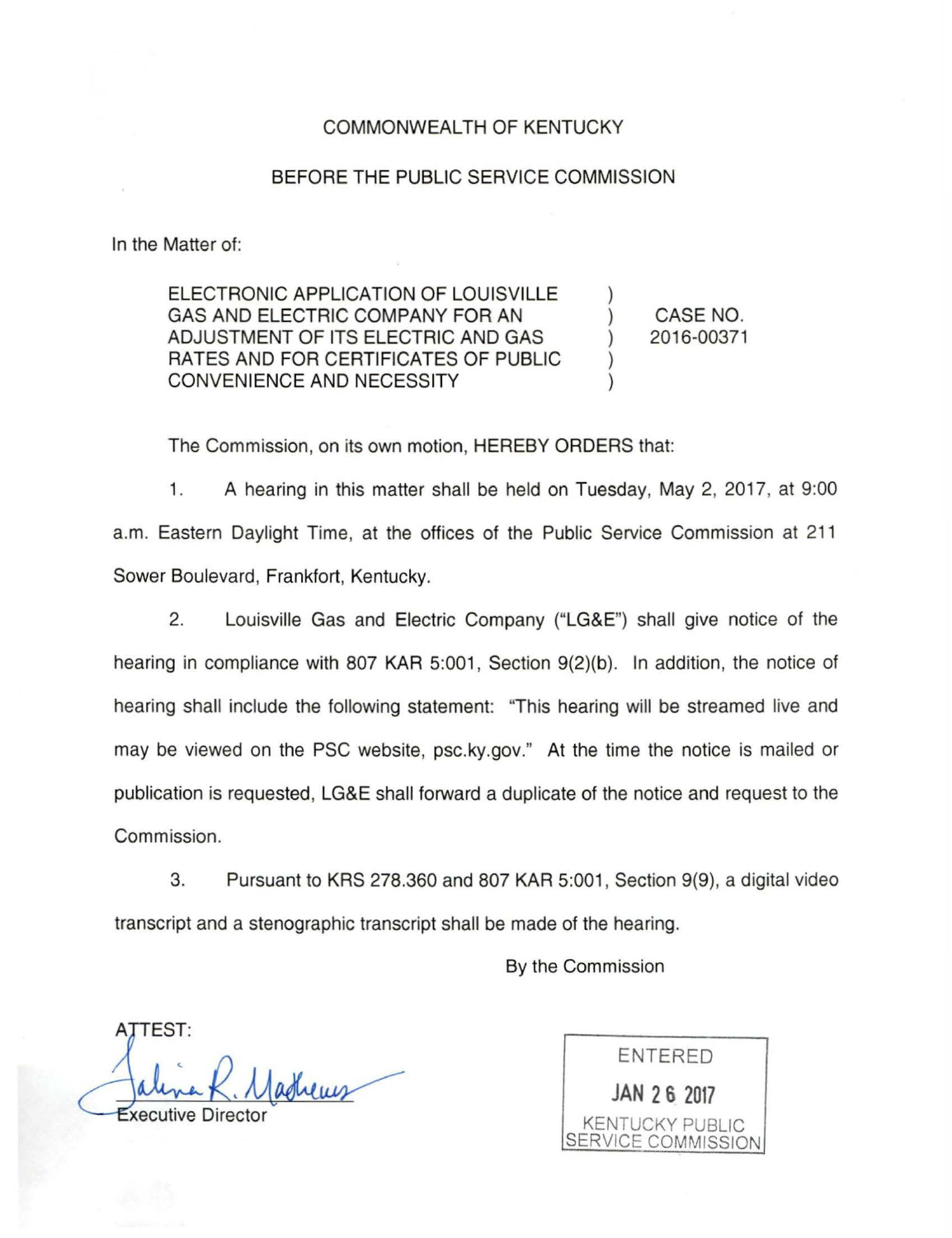\*Honorable Allyson K Sturgeon Senior Corporate Attorney LG&E and KU Energy LLC 220 West Main Street Louisville, KENTUCKY 40202

\*William May Hurt, Deckard & May The Equus Building 127 West Main Street Lexington, KENTUCKY 40507

\*Barry Alan Naum Spilman Thomas & Battle, PLLC 1100 Brent Creek Blvd., Suite 101 Mechanicsburg, PENNSYLVANIA 17050

\*Casey Roberts Sierra Club 1536 Wynkoop St., Suite 312 Denver, COLORADO 80202

\*Carrie M Harris Spilman Thomas & Battle, PLLC 1100 Brent Creek Blvd., Suite 101 Mechanicsburg, PENNSYLVANIA 17050

\*Joe F Childers Joe F. Childers & Associates 300 Lexington Building 201 West Short Street Lexington, KENTUCKY 40507

\*Carrie A Ross Sheppard Mullin Richter & Hampton LLP 1300 I Street NW 11th Floor East Washington, DISTRICT OF COLUMBIA 20005

\*Cheryl Winn Waters Law Group, PLLC 12802 Townepark Way, Suite 200 Louisville, KENTUCKY 40243

\*Dennis G Howard, II Howard Law PLLC 740 Emmett Creek Lane Lexington, KENTUCKY 40515

\*Don C A Parker Spilman Thomas & Battle, PLLC 1100 Brent Creek Blvd., Suite 101 Mechanicsburg, PENNSYLVANIA 17050

\*Emily W Medlyn General Attorney U.S. Army Legal Services Agency Regul 9275 Gunston Road Fort Belvoir, VIRGINIA 22060

\*Eileen Ordover Legal Aid Society 416 West Muhammad Ali Boulevard Suite 300 Louisville, KENTUCKY 40202

\*Thomas J FitzGerald Counsel & Director Kentucky Resources Council, Inc. Post Office Box 1070 Frankfort, KENTUCKY 40602

\*Gregorgy T Dutton Goldberg Simpson LLC 9301 Dayflower Street Louisville, KENTUCKY 40059

\*Gardner F Gillespie Sheppard Mullin Richter & Hampton LLP 1300 I Street NW 11th Floor East Washington, DISTRICT OF COLUMBIA 20005

\*G. Houston Parrish Labor Law Attorney Office of the Staff Judge Advocate, B 50 3rd Avenue Fort Knox, KENTUCKY 40121

\*Jody Kyler Cohn Boehm, Kurtz & Lowry 36 East Seventh Street Suite 1510 Cincinnati, OHIO 45202

\*Janice Theriot Zielke Law Firm PLLC 1250 Meidinger Tower 462 South Fourth Avenue Louisville, KENTUCKY 40202

\*Honorable Kurt J Boehm Attorney at Law Boehm, Kurtz & Lowry 36 East Seventh Street Suite 1510 Cincinnati, OHIO 45202

\*Honorable Kendrick R Riggs Attorney at Law Stoll Keenon Ogden, PLLC 2000 PNC Plaza 500 W Jefferson Street Louisville, KENTUCKY 40202-2828

\*Kent Chandler Assistant Attorney General Office of the Attorney General Office of Rate 700 Capitol Avenue Suite 20 Frankfort, KENTUCKY 40601-8204